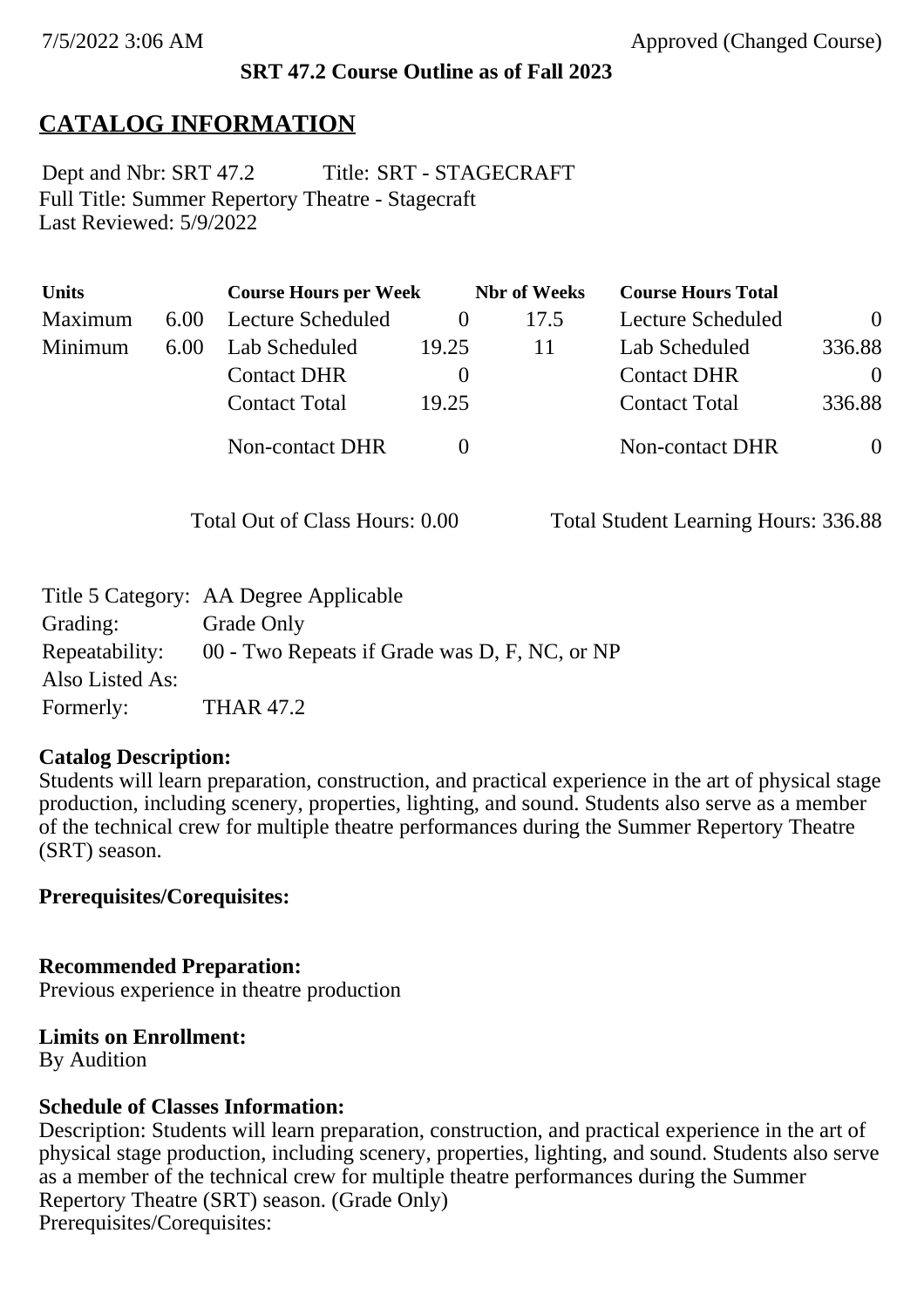# **ARTICULATION, MAJOR, and CERTIFICATION INFORMATION:**

| <b>AS Degree:</b> | Area<br><b>CSU GE:</b> Transfer Area         |  |                       | Effective:<br>Effective: | Inactive:<br>Inactive: |
|-------------------|----------------------------------------------|--|-----------------------|--------------------------|------------------------|
| <b>IGETC:</b>     | <b>Transfer Area</b>                         |  |                       | Effective:               | Inactive:              |
|                   | <b>CSU Transfer:</b> Transferable Effective: |  | Summer 2009 Inactive: |                          |                        |
|                   | <b>UC Transfer:</b> Transferable Effective:  |  | Fall 2009             | Inactive:                |                        |

**CID:**

### **Certificate/Major Applicable:**

[Certificate Applicable Course](SR_ClassCheck.aspx?CourseKey=SRT47.2)

# **COURSE CONTENT**

### **Student Learning Outcomes:**

Upon completion of the course, students will be able to:

1. Students will be able to safely and effectively perform fundamental techniques of stagecraft in the preparation, execution, and performance of multiple productions simultaneously.

### **Objectives:**

In order to achieve these learning outcomes, during the course students will:

1. Safely and effectively perform fundamental techniques of stagecraft in the preparation and performance of multiple theatrical productions before a paying public audience.

2. Effectively inventory and maintain lighting and sound instruments, properties, and/or set pieces.

- 3. Work safely and competently with common stagecraft tools, equipment, and materials.
- 4. Correctly utilize fundamental stagecraft terminology.
- 5. Define and demonstrate knowledge of a professionally organized and efficient scene shop operation, including maintenance and safety procedures.
- 6. Work productively as a member of a professional production team.
- 7. Assemble a set in accordance with a ground plan and elevations.

8. Recognize the relationship between all elements of professional theatre design and technology, including scenery, scenic painting, properties, electrics, and sound.

### **Topics and Scope:**

- I. About the productions
	- A. The script's historical context and style
	- B. Director's concept
	- C. Scenery and properties design
	- D. Other design interpretations
	- E. Special technical responsibilities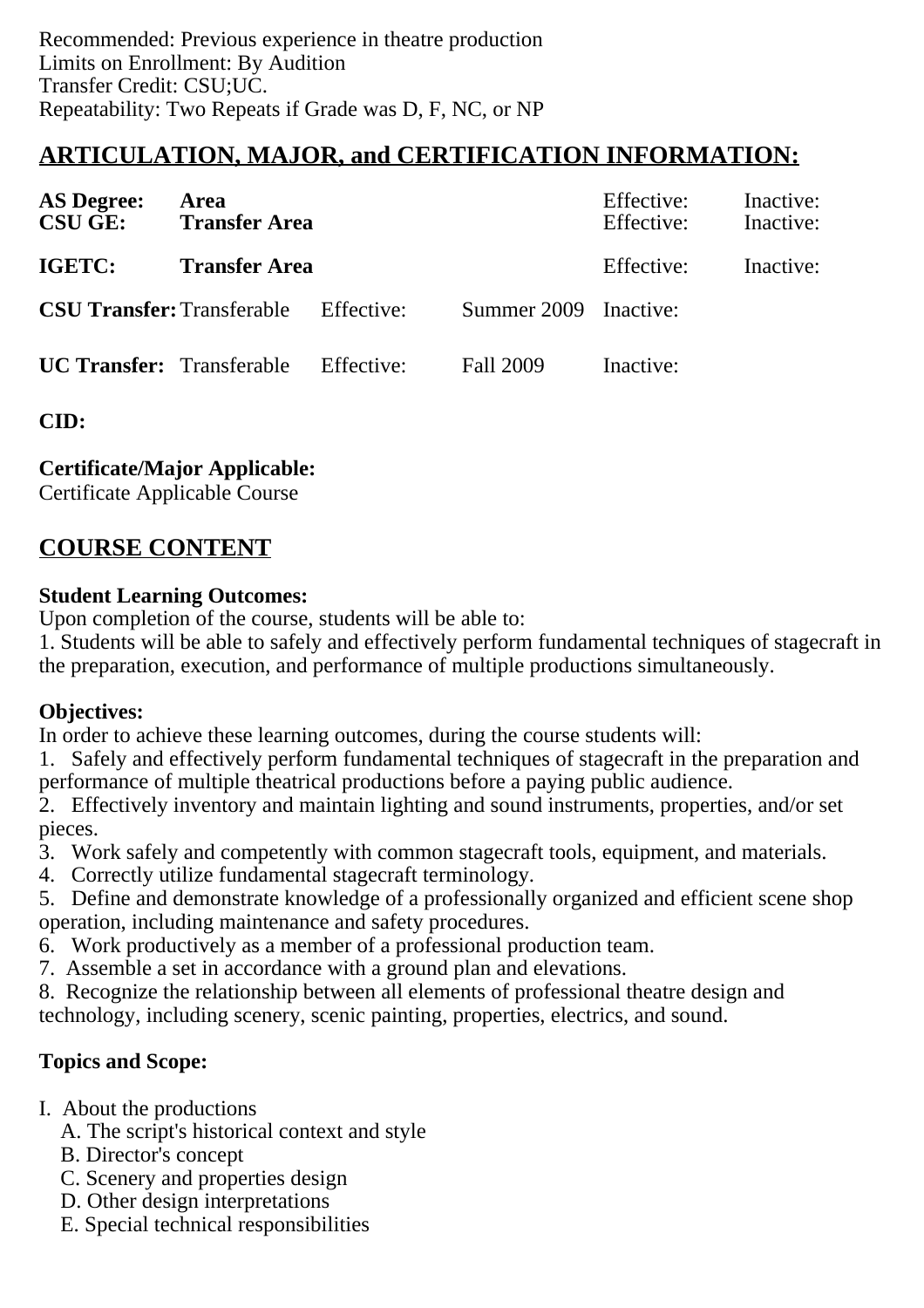### II. Building the productions - students will learn the fundamentals of the following areas:

- A. Scenery
	- 1. Carpentry
	- 2. Utilizing power tools
	- 3. Utilizing hand tools
	- 4. Proper safety procedures
- B. Electrics
	- 1. Interpreting a lighting plot
	- 2. Hang/focus of lighting instruments
	- 3. Instrument maintenance
	- 4. Proper safety procedures
- C. Properties
	- 1. Research
	- 2. Craft skills
	- 3. Utilizing power and hand tools
	- 4. Proper safety procedures
- D. Paint
	- 1. Interpreting paint elevations
	- 2. Interpreting scale drawings
	- 3. Utilizing projection
	- 4. Proper safety procedures
- E. Sound
	- 1. Playback
	- 2. Intercom communication
	- 3. Microphone maintenance
	- 4. Proper safety procedures
- III. Crew responsibilities--students will be assigned to one or more of the following:
	- A. Stage crew: learning the job
		- 1. Interpreting instructions
		- 2. Safety and emergency procedures
		- 3. Backstage protocols and responsibilities
	- B. Properties crew: learning the job
		- 1. Interpreting instructions
		- 2. Safety and emergency procedures
		- 3. Backstage protocols and responsibilities
	- C. Electrics crew: learning the job
		- 1. Interpreting instructions
		- 2. Safety and emergency procedures
		- 3. Backstage protocols and responsibilities
	- D. Paint crew: learning the job
		- 1. Interpreting instructions
		- 2. Safety and emergency procedures
		- 3. Backstage protocols and responsibilities
	- E. Sound crew: learning the job
		- 1. Interpreting instructions
		- 2. Safety and emergency procedures
		- 3. Backstage protocols and responsibilities

IV. Standards of professionalism for technical positions in repertory theatre

# **Assignment:**

1. Complete all running crew responsibilities for each rehearsal and performance during the